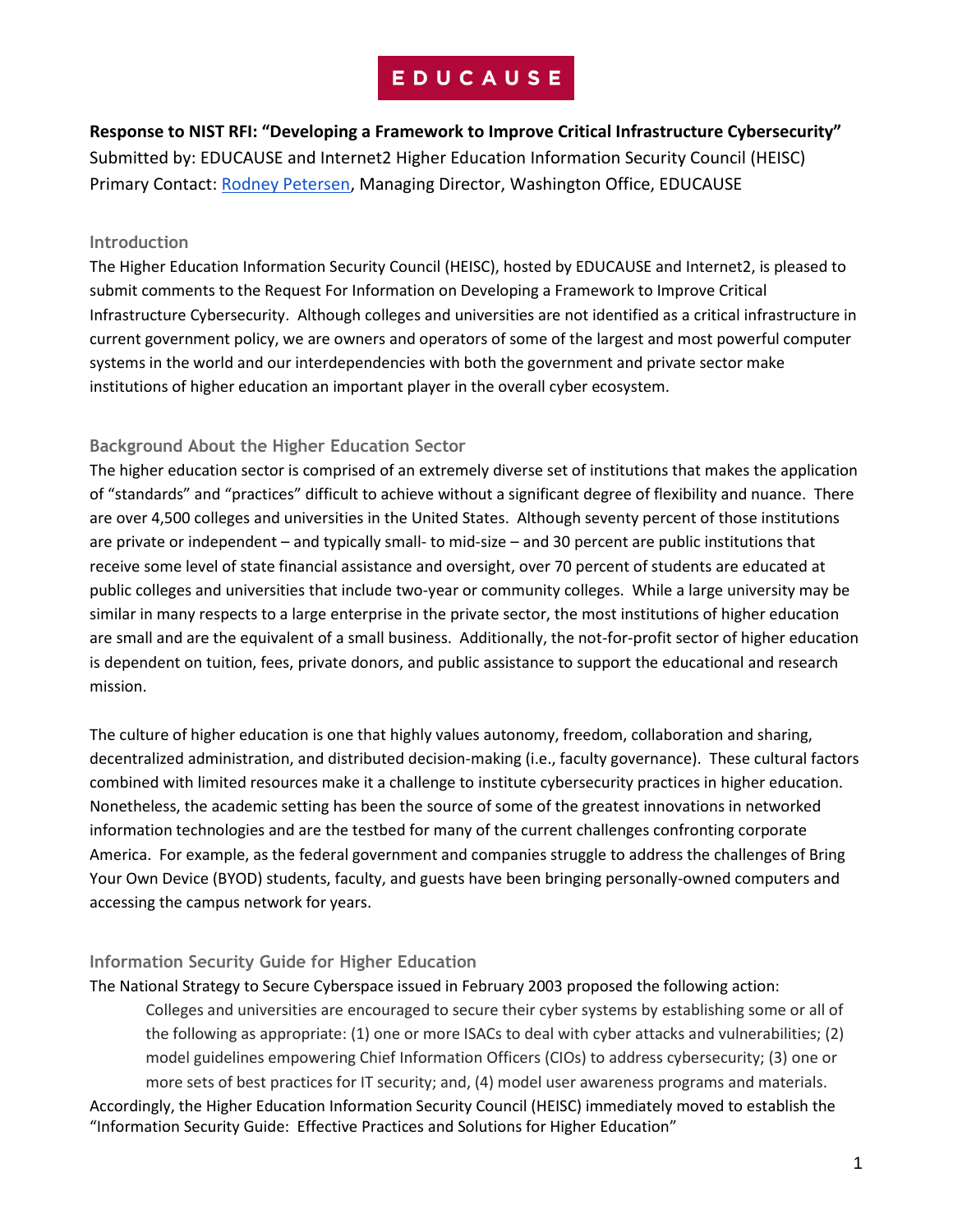[\(http://www.educause.edu/security/guide\)](http://www.educause.edu/security/guide) that is the premier source for standards, practices, and resources for the higher education community. Organized according to the ISO 27002 Code of Practice for Information Security Management, the Guide also cross-references other standards such as those developed by NIST, COBIT (A Business and Governance Framework for the Management of Enterprise IT), and the Payment Card Industry Data Security Standard (PCIDSS). The Guide consists of an overview of the standard and practice objectives, examples of effective practices and solutions contributed by the higher education community, and links to other resources that come from higher education, government, and industry. Although the Guide and the ISO standard has served HEISC and the higher education community well for the past decade and beyond, we are also eager to sync up with any emerging standards or practices which is why we are closely following NIST's activities in response to the President's recently issued Executive Order on Improving Critical Infrastructure Cybersecurity.

We have convened a couple of open meetings of the higher education community over the past few weeks to develop responses to as many of the questions as possible contained in the Request for Information. Below is a summary of our responses.

**Current Risk Management Practices**

## **1. What do organizations see as the greatest challenges in improving cybersecurity practices across critical infrastructure?**

Implementation of a new framework for colleges and universities will prove challenging due to departmental budgets, varying expertise of existing security staff (or lack of full-time security staff), and availability of reasonably priced tools. Educating executive and middle management on the threats, risks, and cost may also delay improvement of cybersecurity practices.

Other challenges include: insider threats, obsolete campus equipment, poor access control, outdated authentication standards, simple protocols, and embedded devices that require additional patching or do not have the ability to run antivirus software or encryption protocols.

## **2. What do organizations see as the greatest challenges in developing a cross-sector standards-based Framework for critical infrastructure?**

Colleges and universities must comply with various legislative requirements at the federal, state, and local level while public institutions are also dealing with different public records requirements. Institutions also have many highly proprietary systems or software. And since institutions vary in size, financial resources, and staff, they often need to focus on different risks or priorities.

There is a willingness to collaborate and compromise across sectors and develop a common body of knowledge, but there will be domain-specific technical knowledge that does not necessarily span all sectors. It may be necessary to develop a cybersecurity framework for each critical infrastructure that is unique to that sector, but baseline security standards may go a long way towards making progress in terms of risk.

## **3. Describe your organization's policies and procedures governing risk generally and cybersecurity risk specifically. How does senior management communicate and oversee these policies and procedures?**

Institutions of higher education typically have a governance body that includes key senior management stakeholders and oversees the process for developing risk-related policies and procedures. The most difficult part of establishing a risk policy at an institution is identifying who has authority to accept the risk. Policies and procedures may be communicated on the website or through e-mail to staff and faculty.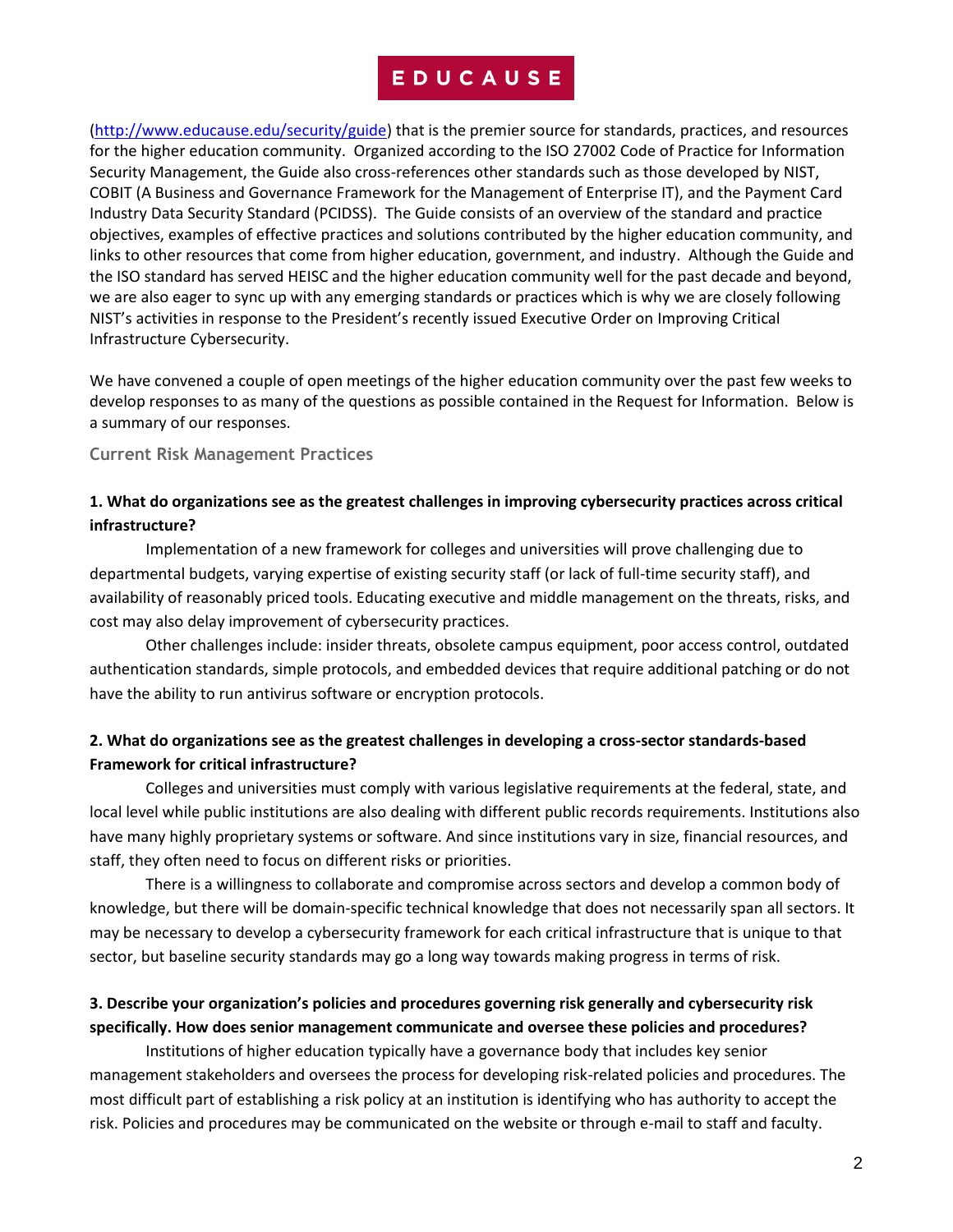#### **4. Where do organizations locate their cybersecurity risk management program/office?**

At colleges and universities, Information Security programs/offices are typically located within the central Information Technology (IT) department, although they may be located within the Office of the Risk Officer, the President's Office, or the Office of Public Safety. The Chief Information Security Officer (CISO) usually reports to the Chief Information Officer (CIO) or Vice President for IT.

#### **5. How do organizations define and assess risk generally and cybersecurity risk specifically?**

Although the initial focus may have been on cybersecurity risks, many colleges and universities are currently developing a formal IT risk management or Enterprise Risk Management program to promote data protection across the institution. Many of these risk programs are based on ISO or NIST standards, as well as the SANS 20 Critical Security Controls, and include campus-wide business and academic processes, information, and asset owners. Risk assessments are not restricted to technical controls or electronic information, but also address paper documents and manual business processes where applicable.

Risks to the higher education community include hacktivists (i.e., anonymous group attacks on multiple universities in 2012) and cyber-criminal groups harvesting data and causing compromised identities of students, faculty, staff, alumni, and local community members. Colleges and universities are particularly vulnerable to attacks because of the long-standing culture of academic freedom, openness, and sharing.

## **6. To what extent is cybersecurity risk incorporated into organizations' overarching enterprise risk management?**

Cybersecurity risk is often incorporated into an institution's enterprise risk management (ERM) program. ERM is becoming a high priority for campuses, especially as enterprise applications and services are being outsourced to cloud vendors or solution providers. In addition to monitoring an institution's own risks and threats, they are now required to deal with third party vendors that may host sensitive data. Although much institutional attention has been devoted towards protecting human assets (especially as a result of active-shooter tragedies) or physical assets (especially in response to natural disasters such as hurricanes), cyber assets are increasingly deemed as mission-critical since so many institutional processes and services rely on network availability and online services.

### **7. What standards, guidelines, best practices, and tools are organizations using to understand, measure, and manage risk at the management, operational, and technical levels?**

Colleges and universities are being encouraged to implement th[e InCommon Assurance Program,](http://www.google.com/url?q=http%3A%2F%2Fwww.incommon.org%2Fassurance%2F&sa=D&sntz=1&usg=AFQjCNGldLYF4voB_7bgl1h-NUXUV9ecGg) which awards certifications to qualifying campuses and non-profit sponsored partners and research organizations that comply with the InCommon requirements for consistent electronic credential and identity management practices. These practices determine the confidence in the accuracy of a user's electronic identity and help mitigate risks. The InCommon Community developed these profiles for research and education to satisfy the Federal Identity Credential and Access Management requirements which references NIST 800-63 as the basis for their program. The Bronze and Silver Profiles were written for and by Higher Education implementers and are comparable to levels 1 and 2 outlined by NIST. InCommon's profiles reference password techniques only, but allow approved alternative means to be used.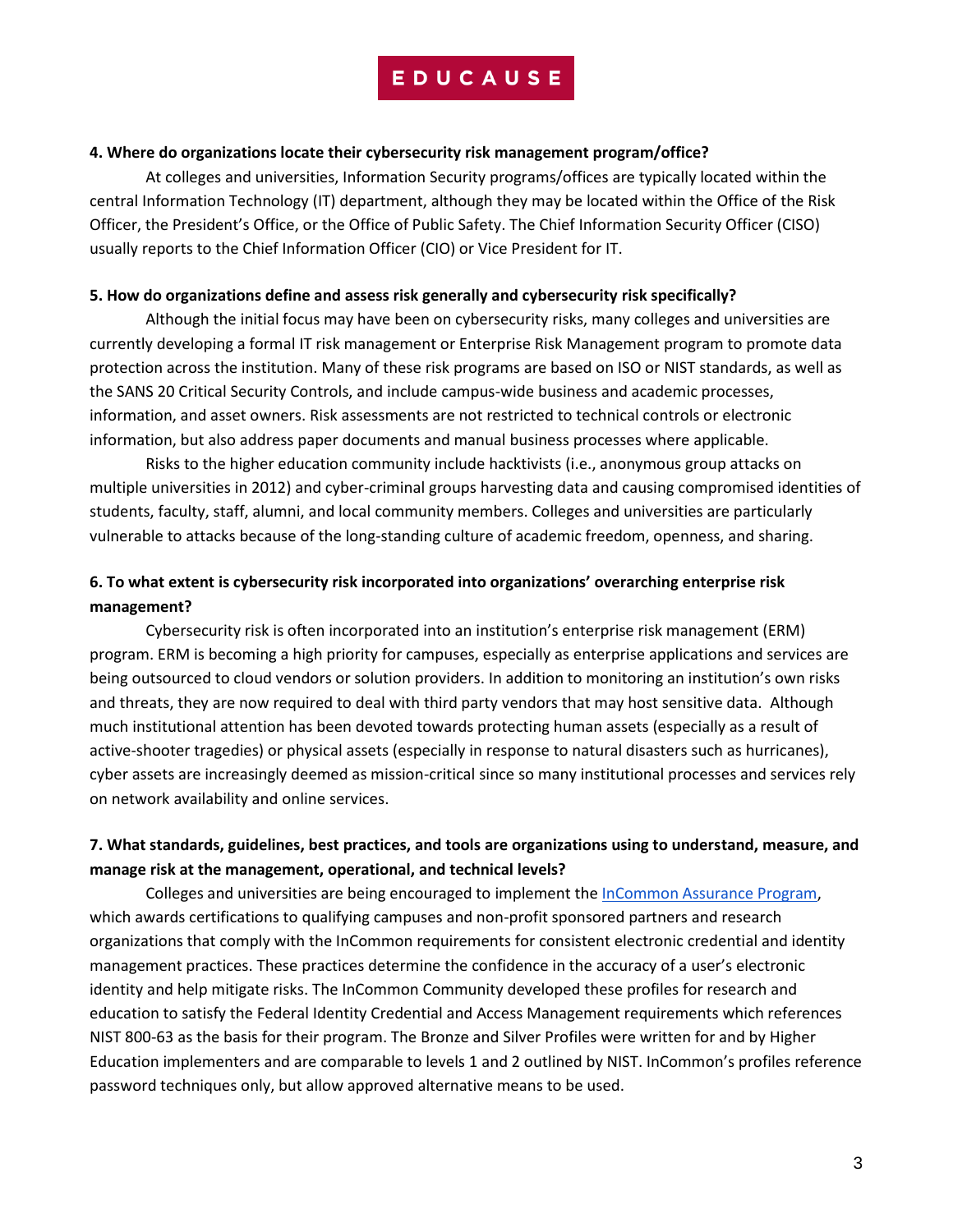Institutions also use th[e SANS 20 Critical Controls](http://www.sans.org/critical-security-controls/) as procedural guidance for an information security program.

Operational security issues are shared among the higher education community through the Research and Education Networking Information Sharing and Analysis Center (REN-ISAC). Best practices are collected in the [Information Security Guide](https://wiki.internet2.edu/confluence/display/itsg2/Home) for higher education.

Other standards, guidelines, best practices, or tools used by the higher education community for enterprise cybersecurity include:

- NIST 800 series
- ISO 27000 series
- [COBIT](http://www.isaca.org/COBIT/Pages/default.aspx) framework
- [Information Technology Infrastructure Library \(ITIL\)](http://www.itil-officialsite.com/)
- Information Technology (IT) Governance, Risk, and Compliance (GRC) or Enterprise GRC applications with risk, threat, and policy management modules - e.g., Modulo or Brinqa
- [COSO](http://www.coso.org/) Internal Control [Integrated Framework](http://www.coso.org/)
- [Payment Card Industry Data Security Standards \(PCI DSS\)](https://www.pcisecuritystandards.org/security_standards/)
- [HITRUST Common Security Framework \(CSF\)](http://www.hitrustalliance.net/csf/)
- ISAC[A Risk IT Framework](http://www.isaca.org/Knowledge-Center/Research/ResearchDeliverables/Pages/The-Risk-IT-Framework.aspx)
- Texas Administrative Code, Chapter 202 [\(TAC 202\)](http://info.sos.state.tx.us/pls/pub/readtac$ext.ViewTAC?tac_view=4&ti=1&pt=10&ch=202&rl=Y): Information Security Standards
- [Factor Analysis of Information Risk \(FAIR\)](http://riskmanagementinsight.com/media/documents/FAIR%20summary.pdf) framework
- [North Dakota Statewide Information Technology Plan \(2013-2015\)](http://www.google.com/url?q=http%3A%2F%2Fwww.nd.gov%2Fitd%2Ffiles%2Fservices%2Fitplan%2F2013-15-it-plan.pdf&sa=D&sntz=1&usg=AFQjCNEuT2H0PyzlWa11tM8YynieFCkFXA)

It's important to note that any set of standards should not be considered "bullet-proof" and could be viewed as a blueprint as to what to attack. Standards also tend to lag behind "state of the art" cybersecurity tools, technologies, and risks.

## **8. What are the current regulatory and regulatory reporting requirements in the United States (e.g. local, state, national, and other) for organizations relating to cybersecurity?**

National regulatory and compliance requirements relating to cybersecurity for the higher education sector include: FERPA, HIPAA, GLBA, COPPA, export controls (ITAR and EAR), ECPA, and FISMA. For a complete listing of higher education compliance issues and resources, see th[e Higher Education Compliance Alliance.](http://www.higheredcompliance.org/)

State regulatory and compliance requirements include individual state data breach notification and reporting laws for personally identifiable information (PII) and public records requests. State security standards may be a factor for some institutions, as well (e.g., Virginia, Texas, and Maryland).

## **9. What organizational critical assets are interdependent upon other critical physical and information infrastructures, including telecommunications, energy, financial services, water, and transportation sectors?**

Public safety is a critical function on every campus. Cyber attacks may affect first responders and emergency response at the campus, local, and state levels, as well as medical hospitals during a major emergency.

More generally, colleges and universities have interdependencies on external infrastructures such as financial services, energy, water, telecommunications, healthcare, food industries, internet providers, and transportation. Campuses are like small cities and control certain areas, but rely on local, regional, and national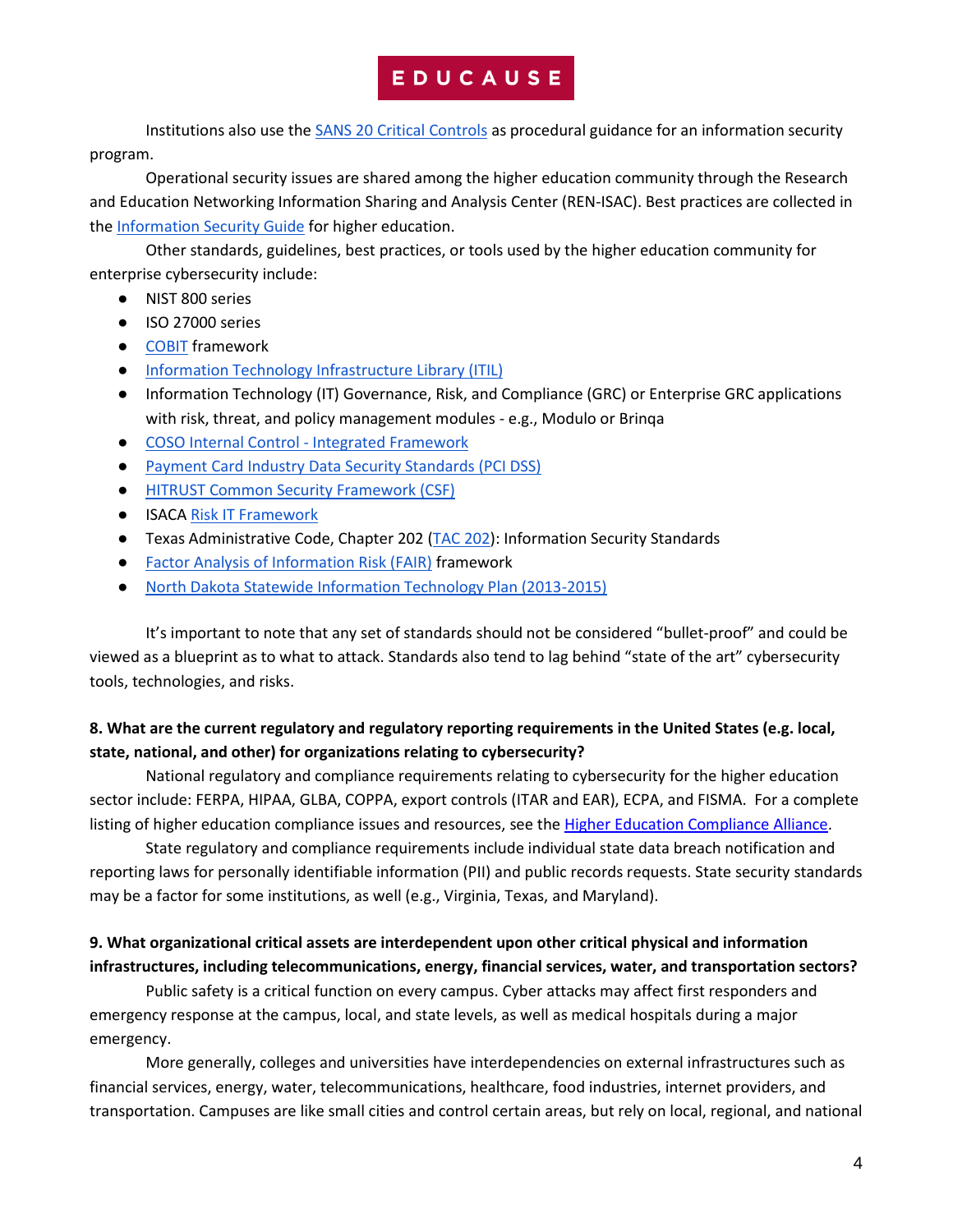infrastructures in order to operate. (Note that many universities are responsible for running and maintaining regional or state networks, as well as K-12 school networks and data centers.)

Research centers or facilities, especially those housing experimental animals, are also considered a critical asset by universities (see Tulane's experience during Katrina).

## **10. What performance goals do organizations adopt to ensure their ability to provide essential services while managing cybersecurity risk?**

Institutions of higher education try to attain a balance between satisfying institutional business and academic goals and objectives while providing a robust, effective, safe and reliable information technology and cyber security infrastructure.

## **11. If your organization is required to report to more than one regulatory body, what information does your organization report and what has been your organization's reporting experience?**

Some institutions are required to submit a strategic technology plan to the state.

## **12. What role(s) do or should national/international standards and organizations that develop national/international standards play in critical infrastructure cybersecurity conformity assessment?**

Some institutions provide guidance and benchmarking tools, while others offer "umbrella" frameworks that consider the roles of people, process, and technology, that can be used to take a comprehensive approach.

**Use of Frameworks, Standards, Guidelines, and Best Practices**

## **1. What additional approaches already exist?**

Existing approaches commonly used by colleges and universities include the ISO 27000 series and the NIST 800 series. Colleges and universities are also expected to comply with contractual obligations under the Payment Card Industry Data Security Standard (PCI DSS)

## **2. Which of these approaches apply across sectors?**

The ISO 27000 series and the NIST 800 series could be applied across sectors. Although there are mappings and "crosswalks" for various standards, incorporating ISO and NIST into one standard would prove beneficial to all sectors.

### **3. Which organizations use these approaches?**

HEISC encourages colleges and universities to use the ISO 27000 standard. Institutions such as Georgia State University, the University of Tampa, the University of Texas System, and Indiana University use the ISO standard. The University of Florida and the University of Tampa also use the NIST 800 series.

## **4. What, if any, are the limitations of using such approaches?**

There are a number of competing standards, and selecting a single standard will be difficult. Existing requirements (e.g., HIPAA or FISMA) can be too broad, so a more prescriptive framework or standard with a focus on prevention (e.g., PCI DSS or the SANS 20 Critical Security Controls) would be helpful. A limitation of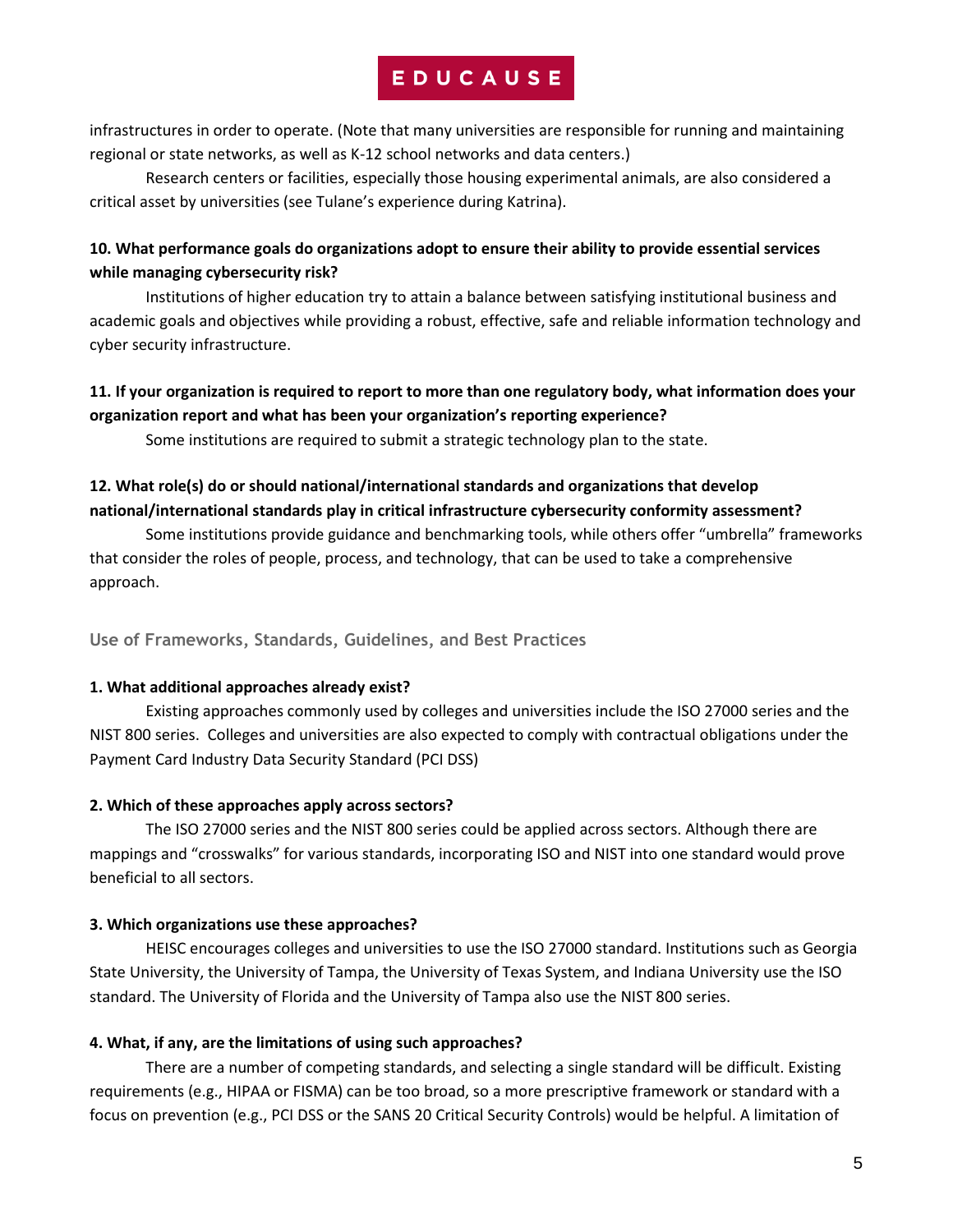more prescriptive requirements with rapidly changing technologies would be the need to provide updates more frequently.

Some of the ISO standards from the 27000 series were last revised in 2005 and do not address the current threat landscape and thus supplemental resources are necessary.

The existing controls in the NIST 800 series target government systems and methods; other sectors such as higher education are not incorporated. Current requirements are too broad or comprehensive and few allow for maturation of the information security program. NIST guidance could be better if an umbrella approach is taken to tell organizations *what to do*, provide general guidance on *how to do it*, and show additional guidance on *measuring effectiveness*. NIST could also benefit from incorporating the ISO approach and assist organizations who are early in the maturity cycle of their information security programs.

### **5. What, if any, modifications could make these approaches more useful?**

Addressing cybersecurity issues associated with critical infrastructure requires focused attention supported by resources: people, facilities, information, and funding. Imposing unfunded mandates at the federal level would prove challenging for higher education, especially if specific configurations would be required from a top-down perspective. Additionally, many colleges and universities hire consultants to implement NIST standards or assess the institution against NIST standards and these additional expenses could be rerouted to fund information security programs.

Approaches could be more useful by:

- Providing recommendations to secure top-level buy-in;
- Emphasizing asset inventory and categorization;
- Providing guidance that is easy to understand and incorporate;
- Offering an approach that produces early wins for new programs and is not only geared towards wellfunded or well-staffed organizations;
- Simplifying the approach to risk management and the controls in NIST 800-53;
- Incorporating maturation into the assessment process;
- Identifying and prioritizing top controls;
- Providing training and awareness at a reasonable cost that is geared towards faculty, staff, and new hires, as well as those in financial and healthcare sectors;

#### **6. How do these approaches take into account sector-specific needs?**

Higher education has many unique challenges and opportunities that existing approaches used by other industries do not take into account. Consider the following needs:

- Balance security with academic freedom (e.g., how to secure the infrastructure while allowing computer science students to reverse engineer malware or hack into specific systems).
- Look beyond US-centric approaches since many organizations are global.
- Take decentralized approaches to security into account.
- Address organizations that have "transitory" populations (e.g., students, visitors).
- Address the need to collaborate and share data or work material with others in the same organization or other organizations.
- Provide guidance on open source or free tools.
- Provide a coherent set of compliance and regulatory requirements.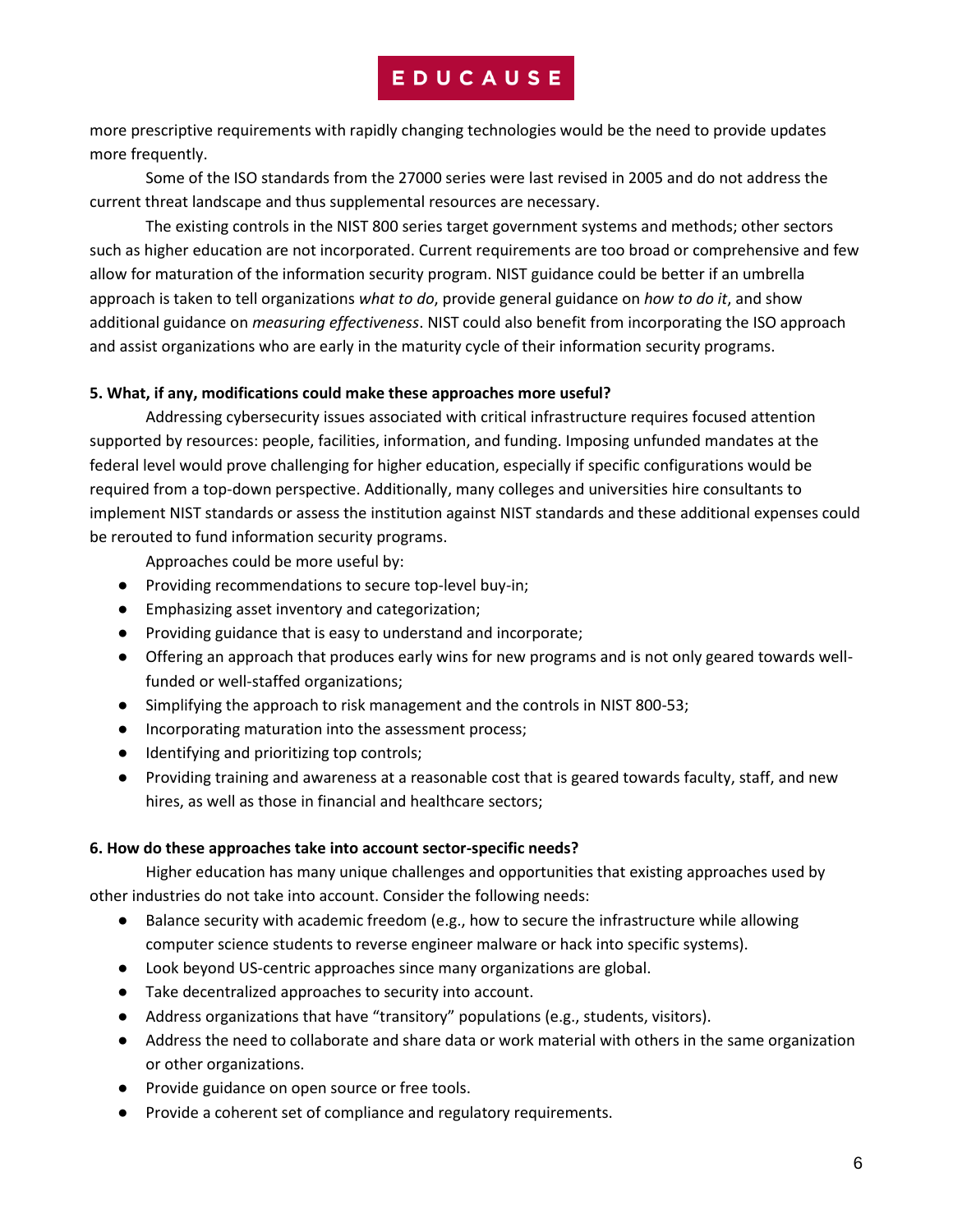The categorization of organizations as "sectors" is also difficult because some institutions of higher education operate more like a municipality than an enterprise. Many will develop and maintain their own roads, electricity, sewer, telecommunications, and other infrastructure. They may also employ their own police and fire departments for emergency services. Institutions of higher education have very diverse approaches and needs in terms of infrastructure and services when compared to an enterprise that outsources most of this to someone else where it is their responsibility.

### **7. When using an existing framework, should there be a related sector-specific standards development process or voluntary program?**

We use the term "effective practices and solutions" rather than "best practice" within our sector because of the recognition that "one size does not fit all". For example, what works for a large research university may not scale well for a small liberal arts college. Therefore, it would be nice if the "framework" could be general enough that more sector-specific standards or practices could be developed and adopted that are effective – and realistic. That is not to say that there is no benefit in cross-sector collaboration or sharing of standards and practices. Whatever process that ensues should be flexible enough to take into account the diversity of types of organizations, relative approaches to risk, and the degree to which resources can be effectively applied.

## **8. What can the role of sector-specific agencies and related sector coordinating councils be in developing and promoting the use of these approaches?**

The Higher Education Information Security Council (HEISC), as the sector coordinating council for colleges and universities, has an existing team that serves as editors for our Information Security Guide. HEISC and its volunteers stand ready to monitor the NIST framework, participate in the process as much as possible, and incorporate any future guidance or resources into our current approach.

Standards should be easily accessible (as NIST is now) and provide materials that sectors can use in their organizations to gain support for them with business and academic leadership. (i.e., Reader's Digest formats as opposed to the much larger standards publications).

Within the standards documents, or as a separate companion piece, mappings and integration guidance should be provided with other popular standards, requirements, or guidelines (e.g., ISO 27000 series, ITIL, PCI DSS, HIPAA, GLBA, COBIT, etc.) to assist organizations in their compliance efforts.

#### **9. What other outreach efforts would be helpful?**

It would be useful to provide low-cost or no-cost training to groups from every sector, similar to what [US-CERT](http://ics-cert.us-cert.gov/cstraining.html) does, by offering free training courses and materials to help security practitioners. Training should be promoted and provided across the country or through web-based offerings.

Each sector should be involved in the development of standards.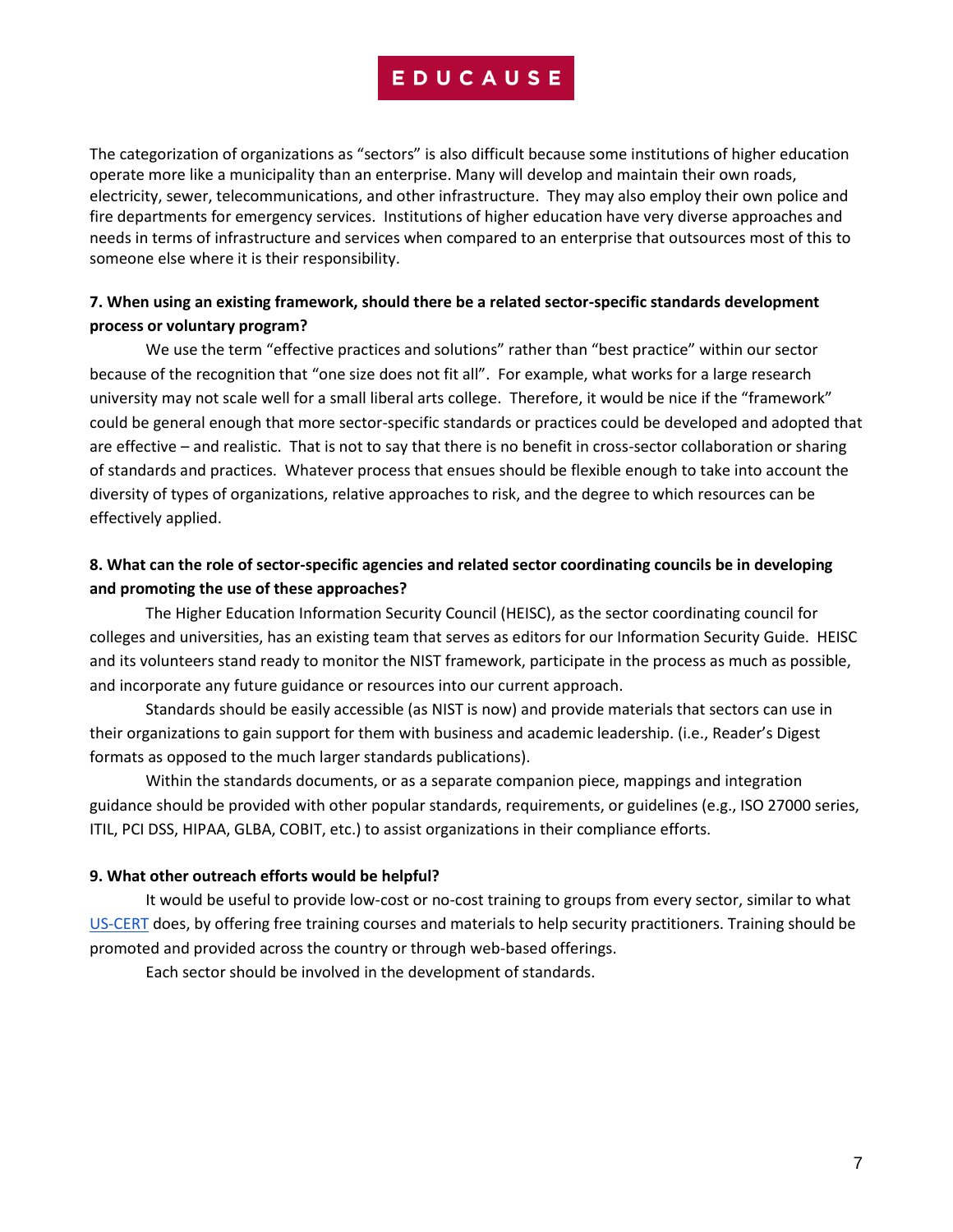**Specific Industry Practices (12 questions)**

#### **1. Are these practices widely used throughout critical infrastructure and industry?**

Most of these practices are widely used in higher education since they are incorporated within the ISO 27000 standards. Some practices may be employed to a different extent than private industry (e.g., privacy and civil liberties protection may be a higher priority for colleges and universities).

Institutions may target areas or departments that are more at risk whereas the private sector may apply the same controls across the entire organization.

#### **2. How do these practices relate to existing international standards and practices?**

While ISO and NIST standards have served as frameworks for many colleges and universities in the past, several of the reviewers of the RFI commented that the proposed categories are far more useful than the existing labels for the chapters of ISO or the sections of NIST standards.

## **3. Which of these practices do commenters see as being the most critical for the secure operation of critical infrastructure?**

For colleges and universities, it varies according to threat probability, threat impact, and appetite for risk. However the most critical practices for the secure operation of critical infrastructure would be:

- Identification and authorization of users accessing systems;
- Separation of business from operational systems (e.g., network segmentation on campuses);
- Asset identification and management (i.e., establishing controls can help an organization understand where information lives and better protect the data);
- Monitoring and incident detection tools and capabilities (i.e., being more proactive than reactive);
- Use of encryption and key management (i.e., better protecting sensitive data due to provisions of state breach laws);
- Security engineering practices (including secure application development);
- Mission/system resiliency practices.

#### **4. Are some of these practices not applicable for business or mission needs within particular sectors?**

We believe that each of these categories would apply to colleges or universities, although the methods for achieving them may vary across institutions.

#### **5. Which of these practices pose the most significant implementation challenge?**

Asset identification and management: Asset identification is difficult because many campuses are decentralized. Prioritization is also difficult because of competing school or departmental missions. Additionally, institutions have many ways to purchase something and it is difficult to know what we have and who owns it (e.g., items could be purchased through grant funds or items are below the threshold of notification). Regarding grant-funded purchases, researchers often need specialized equipment that does not readily allow for compliance with institutional standards. Another asset identification challenge is portable devices, whether it is a personally owned device or provided by the institution.

Use of encryption and key management: There are a number of ways to implement encryption. Institutions do not follow one standard or best practice for encrypting devices.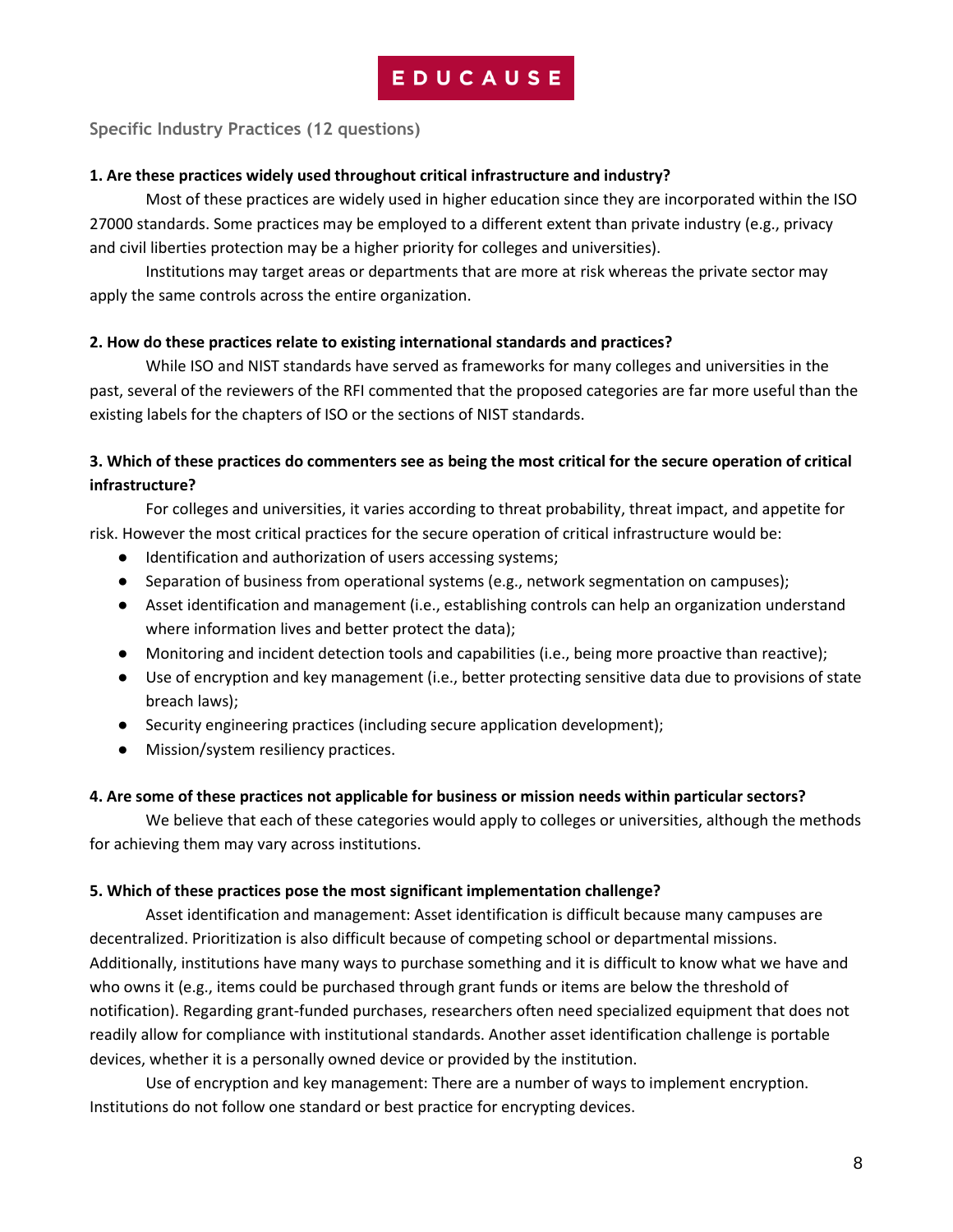Although data classification and data loss prevention are not listed as one of the suggested practices, colleges and universities are very concerned with these issues. At this time, it is difficult to implement data classification at an institution, especially for research data.

Regarding identification and authorization of users accessing systems, institutions are required to provide different types of access for staff, faculty, and students who may have multiple roles on a campus.

#### **6. How are standards or guidelines utilized by organizations in the implementation of these practices?**

The ISO 27000 standards offer guidance on *what to do*, not *how to do it*, so implementation of controls is still a big challenge for institutions. Colleges and universities may rely heavily on third parties, which means increased costs or budgetary challenges and less money for institutional staffing or program funding.

### **7. Do organizations have a methodology in place for the proper allocation of business resources to invest in, create, and maintain IT standards?**

Colleges and universities rarely have enough resource for standards development internally so they turn to national organizations such as EDUCAUSE or HEISC to document a community of practice. There has been insufficient investment to date – at both the campus level and association level – to the process of standards development. Thus, we tend to rely heavily on resources developed by others including NIST and other standards bodies.

### **8. Do organizations have a formal escalation process to address cybersecurity risks that suddenly increase in severity?**

This varies largely from campus to campus. The advent of data exposure incidents have forced most colleges and universities to organize incident response teams to both respond to incidents and work proactively to prevent them. The Research and Education Networking ISAC (REN-ISAC) also provides early threat notifications to institutions that can help them prevent attacks. The ownership for cybersecurity largely rests with the CIO or CISO at a college or university so that formalization of policies and processes usually depends on the maturity of the information program and the level of investment.

#### **9. What risks to privacy and civil liberties do commenters perceive in the application of these practices?**

Mobile devices (especially personally owned devices on campus) pose a risk to any organization. Some sectors may be able to require encryption of all mobile devices and remotely wipe any lost devices. Institutions run into challenges if the mobile device is used for work and personal purposes - i.e., can personal data be wiped to protect the university.

Key management, cited above, usually implies key escrow, which in turn implies a loss of privacy versus encryption.

Monitoring network traffic and network access that could lead to the identification of individuals and their actions would be a concern among institutions.

Data loss prevention could be seen as an invasion of privacy if institutions are searching a professor's e-mail to determine where data may be leaking.